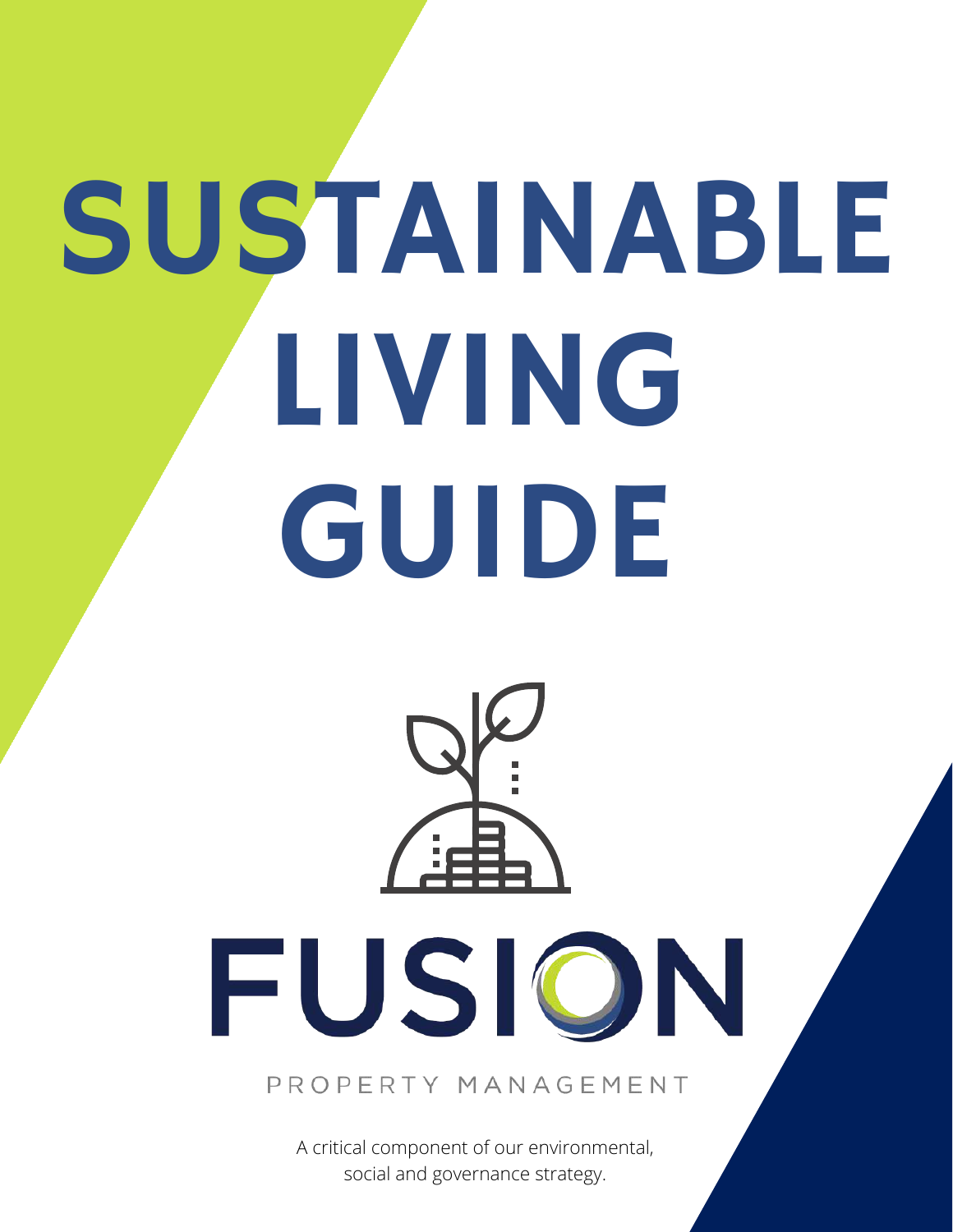Fusion PMC believes that sustainability - or living "green" - is critical to protecting our future. Living "green" refers to ways you can minimize your negative impact on the earth. From energy and water savings to recycling and selecting reusable items, we can show you how contributing to sustainable living can actually save you some money. This Fusion Sustainable Living Guide provides a room-by-room guide to your apartment home, providing ways to save money while saving the planet.

\$\$\$

CoolClimate.org/Calculator compares you to similar households in the US and offers direct resources showing you how to reduce costs and usage.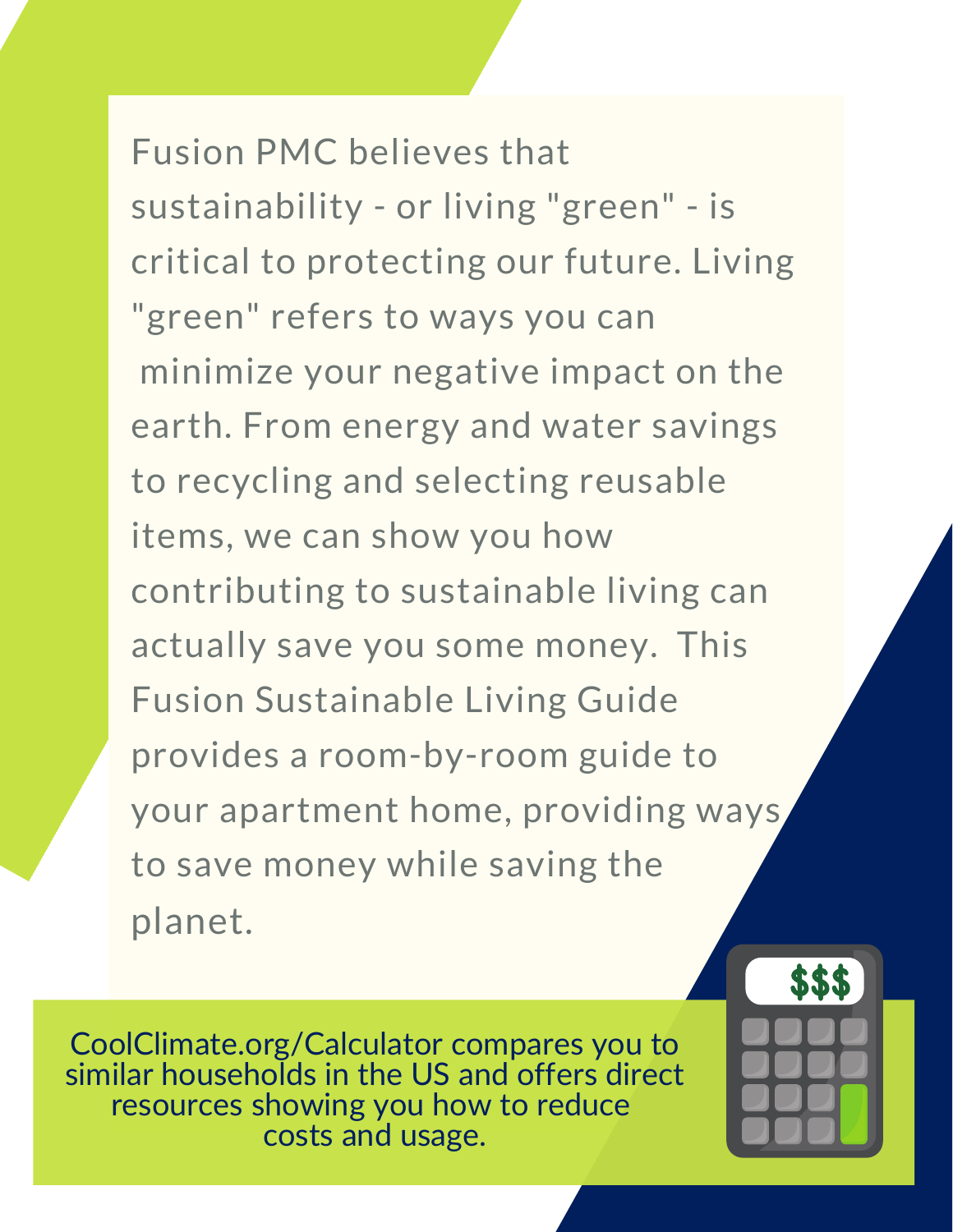## In the Kitchen



- Refrigerators should be kept at the manufacturer's recommended settings. When in doubt, call the management office.
- Open the refrigerator door with a purpose - not to browse!
- A clean oven heats up quicker than a dirty oven.
- Thaw frozen foods in the refrigerator the night before to reduce cooking time.
- Use the oven light to check on food instead of opening the oven, which causes the temperature to drop each time.
- Use your dishwasher rather than individually handwashing items - a dishwasher uses about 1/4 the energy than washing dishes by hand and saves more than 7,000 gallons of water each year!
- Rinsing dishes before loading them in the dishwasher increases the tatal water and energy used. Save yourself the finishing - just scrape food off dishes.
- Turn off the drying function on the dishwasher to save energy; dishes can air-dry instead.
- Sort your trash so items that can be recycled are disposed of properly.
- Research your dish soap and hand soap: biodegradable soaps are more environmentally friendly option.
- Opt-out of using plastic bags when food shopping and purchase reusable bags.
- Buy silicone-based reusable storage bags instead of plastic bags for your packed lunches.
- Avoid plastic water bottles and use a water filter pitcher.
- Bring a reusable mug to your favoraite coffee shop instead of using the styrofoam/ plastic cups and straws.
- Use microfiber cloths or dishtowels instead of paper towels.
- Use metal or paper straws.
- DO NOT pour grease down the sink; if you're not interested in reusing it, then collect it in a disposable container like a milk carton, seal it and toss it in the trash. Or do a quick search to see if your city has a cooking oil recycling program.
- Attend local farmers markets for fresh produce - eat healthy and also support your community.



**WHY?** *It is estimated that 50% of all greenhouse gases come from meat, dairy and egg farming methods, so try a more vegetable-based diet.*

Meal planning for the week helps reduce food waste.



#### *Try a subscription with Sunbasket, HELLO FRESH or Factor\_ !*

area.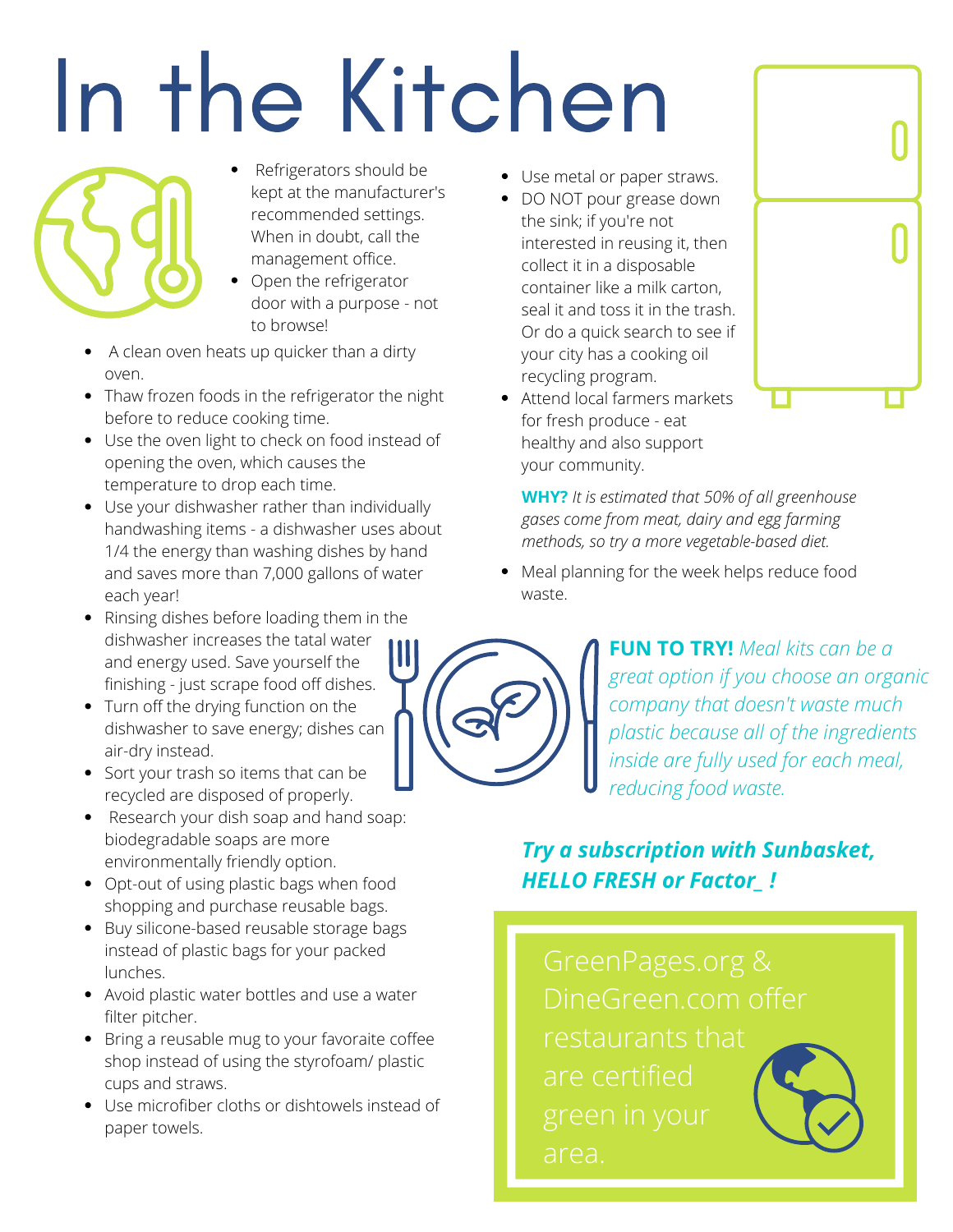# In the Living Room



## In the Summer

- Open windows for fresh airflow when outside temperatures are moderate on high humidity days, it's best to leave windows closed.
- Use fans to effectively circulate the air (this works in both summer and winter).
- Make sure windows and doors are closed when the air conditioning is on.
- Make sure there is no furniture blocking your vents..

## In the Winter

- Make sure windows and doors are closed when the heat is turned on.
- Make sure there is no furniture blocking the vents.
- Layer your clothes and wear that fuzzy sweater!
- Purchase a down comforter for maximum bedtime warmth.
- Covering wood-style flooring and tile with accent rugs can help insulate your apartment.

**EASY:** Turning off just one 60-watt incandescent bulb that would otherwise burn eight hours a day can save about \$15 per year!

#### Other tips...

- Turn off lights when not in use.
- Pull-up blinds during the day to take advantage of natural light; close them at night to retain heat and cool the air more effectively.
- Use LED or CFL (Compact Fluorescent Lights) bulbs. **WHY?** *Qualified fluorescent light bulbs (CFLs) provide high-quality light output, use 75% less enegry and last 6-10 times longer than standard incandescent light bulbs, saving money on energy bills, replacement costs and less waste.*



- Consider renewable resources for furniture and decor, by including cotton, wool, hemp, soy, bamboo and cork.
- Buy products in reusable or recyclable packing.
- Sprinkle baking soda onto carpets and vacuum to remove odor from stains or spills naturally.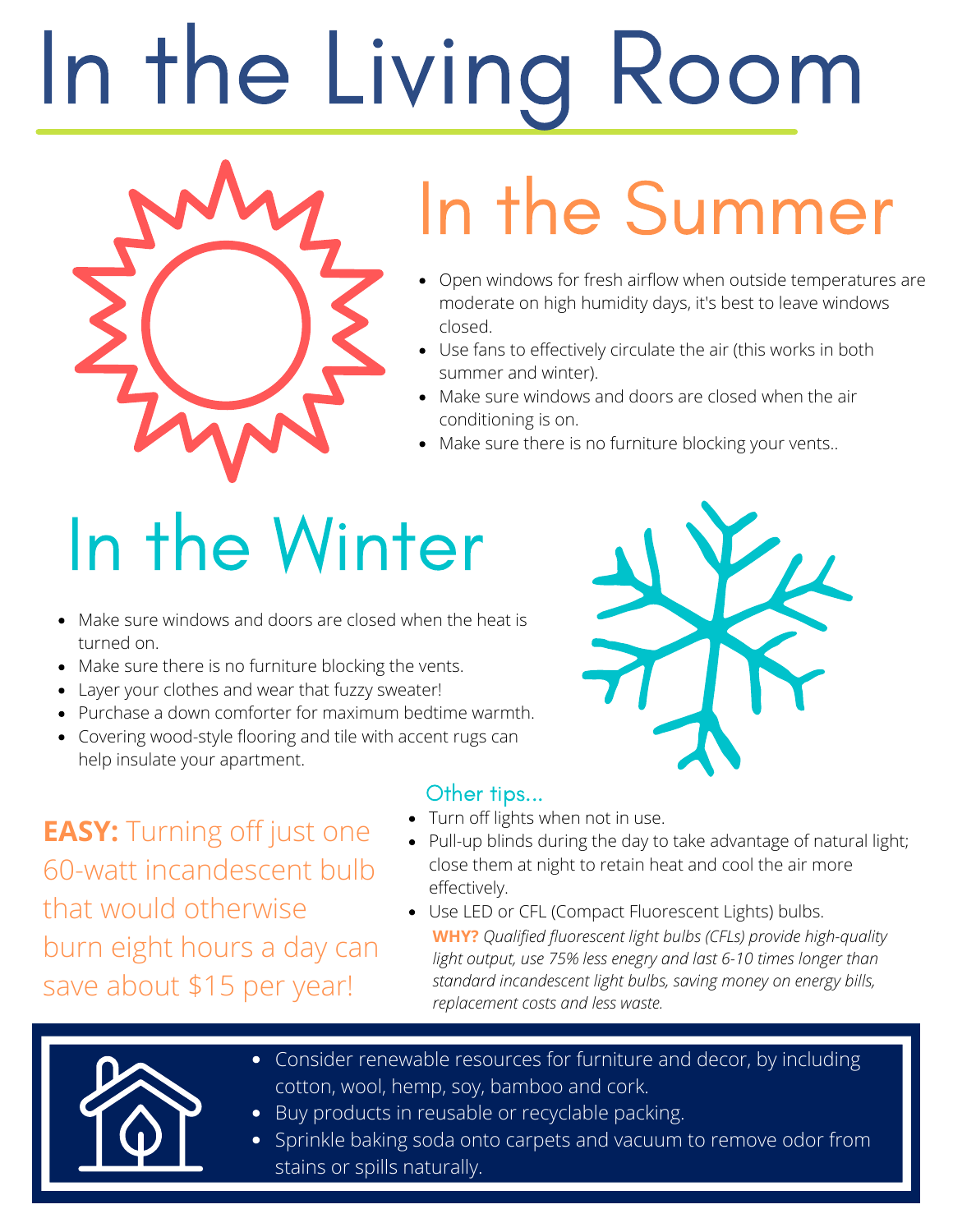## In the Bathroom

- Contact management immediately for any leaks/drips around the apartment such as running or leaking toilets/faucets/shower heads.
- DO NOT leave water running while you are brushing your teeth or washing your face.
- If you are taking a bath, plug the drain from the beginning and balance out the temperature as the tub fills.
- Shorten your showers; aim for between five and ten minutes.
- While you wait for the shower to heat up, collect the cold water - you can use it to water plants around the house.
- Pay attention to the checmicals in your everyday products.

**ONLINE:** *Visit EWG.org/SkinDeep/ to see toxicity ratings of regular household products.*

**ONLINE:** *Visit EPA.gov/GreenerProducts to identify greener products and services to hlep keep you and your home safe.*

*A natural air freshener can be made from one part white vinegar, three parts water and a few drops of pure essential oil - choose your favorate fragrance.*

## In the Bedroom

- Thrift store shopping is trendy and environmentally friendly.
- Swap clothes with friends and family members.
- Give your old clothes, furniture and household goods to community organizations that will give them a second life.

# **Electronics**

Consumer electronics play an increasingly larger role in your home's energy consumption, accounting for 15% of household electricity use. Many consumer electronics products use energy even when switched off.

- Unplug electronics when not in use (chargers, radios, lamps, etc.)
- Most electronics (phones, TVs, cameras, DVD players, computers) can be dropped off at electronic stores for recycling.
	- This helps reuse valuable material.
	- Supports schools, low-income families and non-profits in need of electronics.
	- The demand for recycling goes up, therefore creating jobs.
	- Electronics may contain hazardous materials that are dangerous in landfills and may pollute the air.
	- Manufacturing new electronics causes greenhouse gas emissions.

**COOL:** *Some manufacturers offer money towards a new item if you trade in your old electronic device.*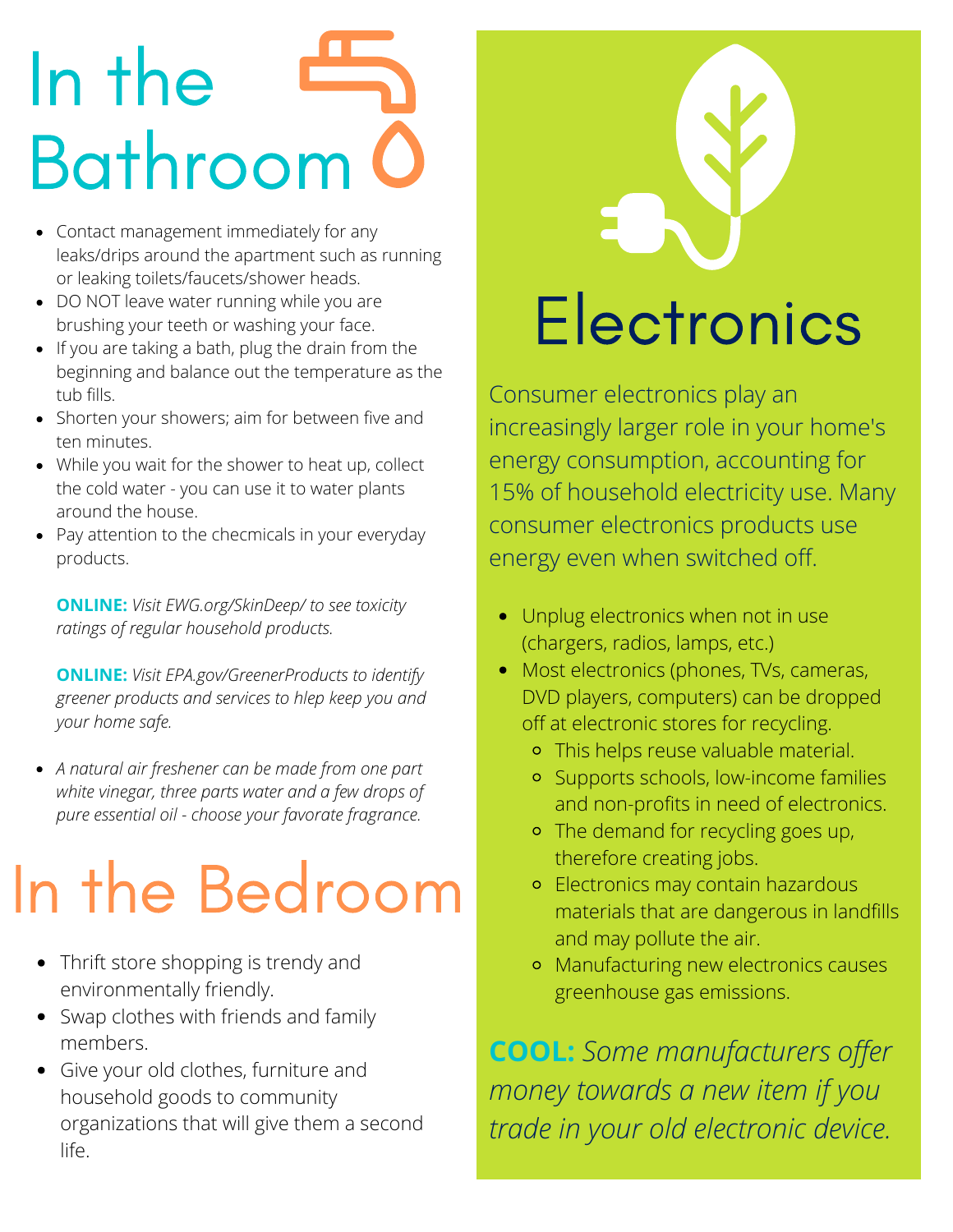# Doing Laundry



• Adjust the washing machine settings to accommodate your specific load size; to save water, try to wash full loads.

**EASY:** *Washing full loads can save you more than 3,400 gallons of water each year.*

Washing laundry in cold water saves energy and keeps clothes in optimal shape and color.

**COOL:** *Switching to cold water can save the average houshold more than \$40 annually (with an electric water heater) and more than \$30 with a gas water heater.*

- Research your detergent: biodegradable detergents are a more environmentally-friendly option.
- Reuse your towels and hand cloths.
- When cleaning spills/stains from clothing, rub seltzer or club soda and soak in cold water.

## Pet Care

- Having a pet in general can raise your levels of oxytocin, a hormone that helps healing and new cell growth.
- Spaying and neutering pets is important because it helps reduce the number of animals in shelters.
- A low-carbon diet is just as important for pets as it is humans. Just like us, their food (specifically beef and lamb) significantly increases greenhouse gas footprints.
- Use poultry-based foods that do not have animal by-products or artificial preservatives (often chicken and vegetable options).
- Use repurposed pet waste bags by using plastic bags that your clothing, food or home items come in.
- Your choice of cat litter matters; traditional cat litter has crystalline silica and bentonite clay, both of which are damaging to the earth and living creatures. Corn or wheat-based litters naturally clump and control odor while sill preserving the earth.



Consider carpooling with a coworker or family member.

**ONLINE:** *Check Google.com/transit for your nearest transit options.*

- Bicycle or walk instead of driving whenever possible.
- Using cruise control on freeways and highways helps maintain speed and saves on gas.

**ONLINE:** *Check for fuel-efficient cars at GreenerCars.org.*

• Think local when shopping! Driving long distances for single errands consumes energy - try to consolidate your trips.

### Transportation